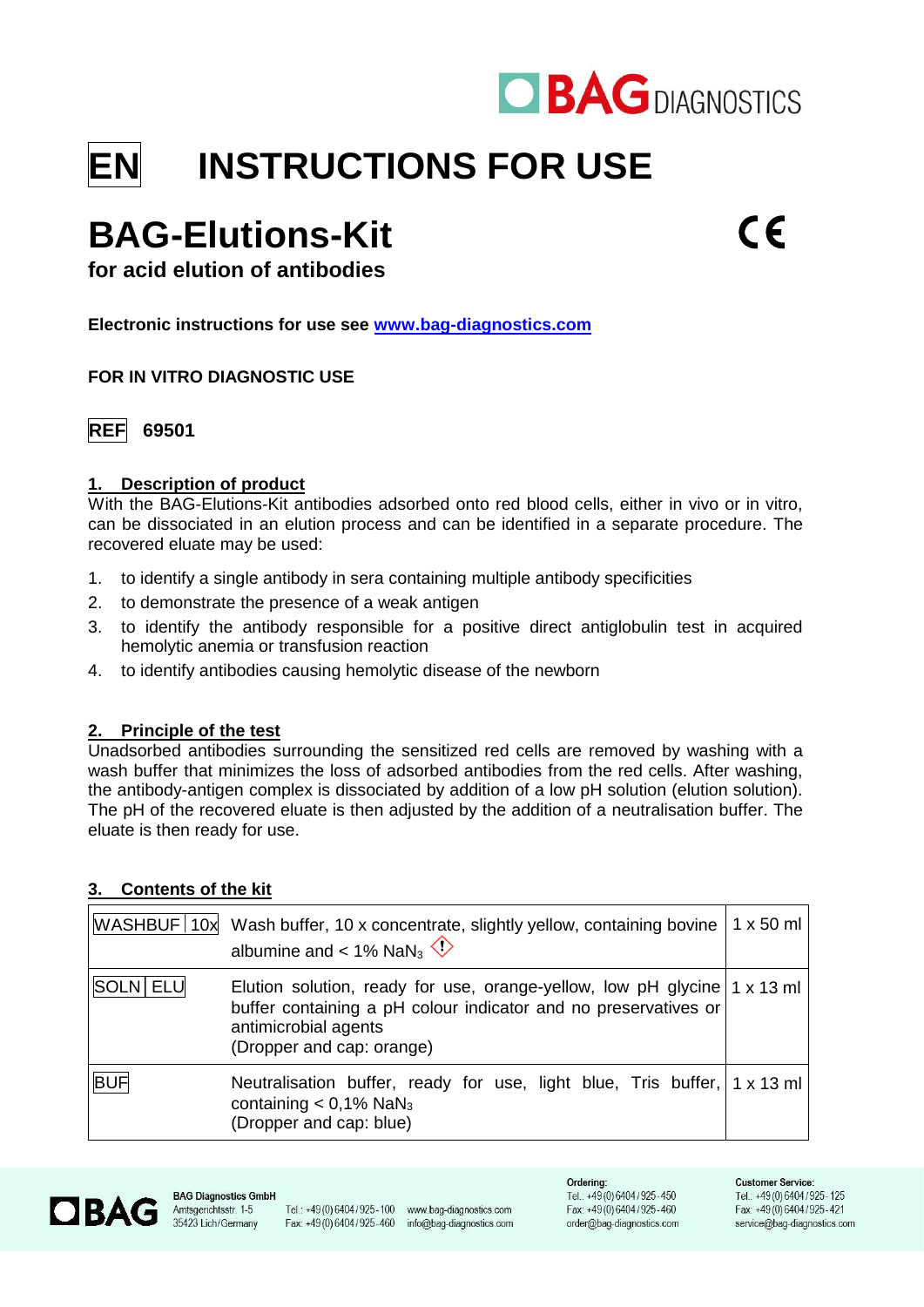#### **4. Storage and stability**

Store the wash buffer concentrate, the elution solution and the neutralisation buffer at 2...25°C. Do not freeze! Once they have been opened the first time, the reagents may be used up to the expiration date indicated on the label if the specified storage conditions are observed. Do not use the reagents if turbidity or other signs of contamination are observed and after the expiration date indicated on the label.

Store the diluted wash buffer working solution at 2...8°C in a closed labeled container. Do not freeze! The diluted wash buffer working solution may be used for up to six months if the specified storage conditions are observed and no turbidity or other signs of contamination are observed. Do not use contaminated reagents!

#### **5. Samples**

Do not use hemolytic or contaminated samples! Examine samples without delay whenever possible. A longer storage may result in lower levels of recovered antibodies and resultant weaker eluate reactivity. Additionally, the use of stored samples may result in hemoglobin stained eluates and results in difficulty adjusting the final pH of the eluate (see 12. Important Notes/Limitations of the Method).

#### **6. Additional materials required**

Isotonic NaCl solution, aqua dest., gel cards, disposable glass test tubes (75x12 mm), transfer pipettes, waterbath or incubator (37 $^{\circ}$ C  $\pm$  1 $^{\circ}$ C), centrifuge, reagents for testing the eluate.

#### **7. Wash buffer dilution**

Dilute the concentrated wash buffer WASCHBUF│10x 1:10 with aqua dest. (one volume of the concentrated wash buffer and nine volumes of aqua dest.). For the dilution measure the wash buffer concentrate always. The wash buffer working solution should be stored at 2...8°C in a closed container. The solution may be used for up to six months if no turbidity or other signs of contamination are observed during storage.

The use of **cold** wash buffer working solution may minimize antibody dissociation during the wash phase of the procedure.

#### **8. Elution procedure**

For the elution of antibodies 1 ml packed red cells are required. If smaller volumes are used, the used volume of elution solution must be adapted proportionally. Use of a packed cell volume less than 1 ml will result in a smaller final volume of eluate available for testing.

- 1. Perform a direct antiglobulin test on the red cell sample that has been sensitized with antibody either in vivo or in vitro. Record result.
- 2. Centrifuge the sensitized red cell sample in a clean, labeled test tube. Remove the excess plasma or serum and wash the red cells once with cold wash buffer working solution.
- 3. Transfer approx. 1.5 ml of the 1x washed packed red cells to a clean, labeled test tube. Wash the packed red cells with cold wash buffer working solution a minimum of four times to remove unbound antibodies. Reserve a small aliquot of the supernatant from the last wash to test for antibody activity (see 10. Controls). Inadequate washing could lead to serum antibody contamination.

**2** / **7**



**BAG Diagnostics GmbH** Amtsgerichtsstr. 1-5 35423 Lich/Germany

Tel.: +49(0)6404/925-100 www.bag-diagnostics.com Fax: +49(0)6404/925-460 info@bag-diagnostics.com

Ordering: Tel.: +49(0)6404/925-450 Fax: +49(0)6404/925-460 order@bag-diagnostics.com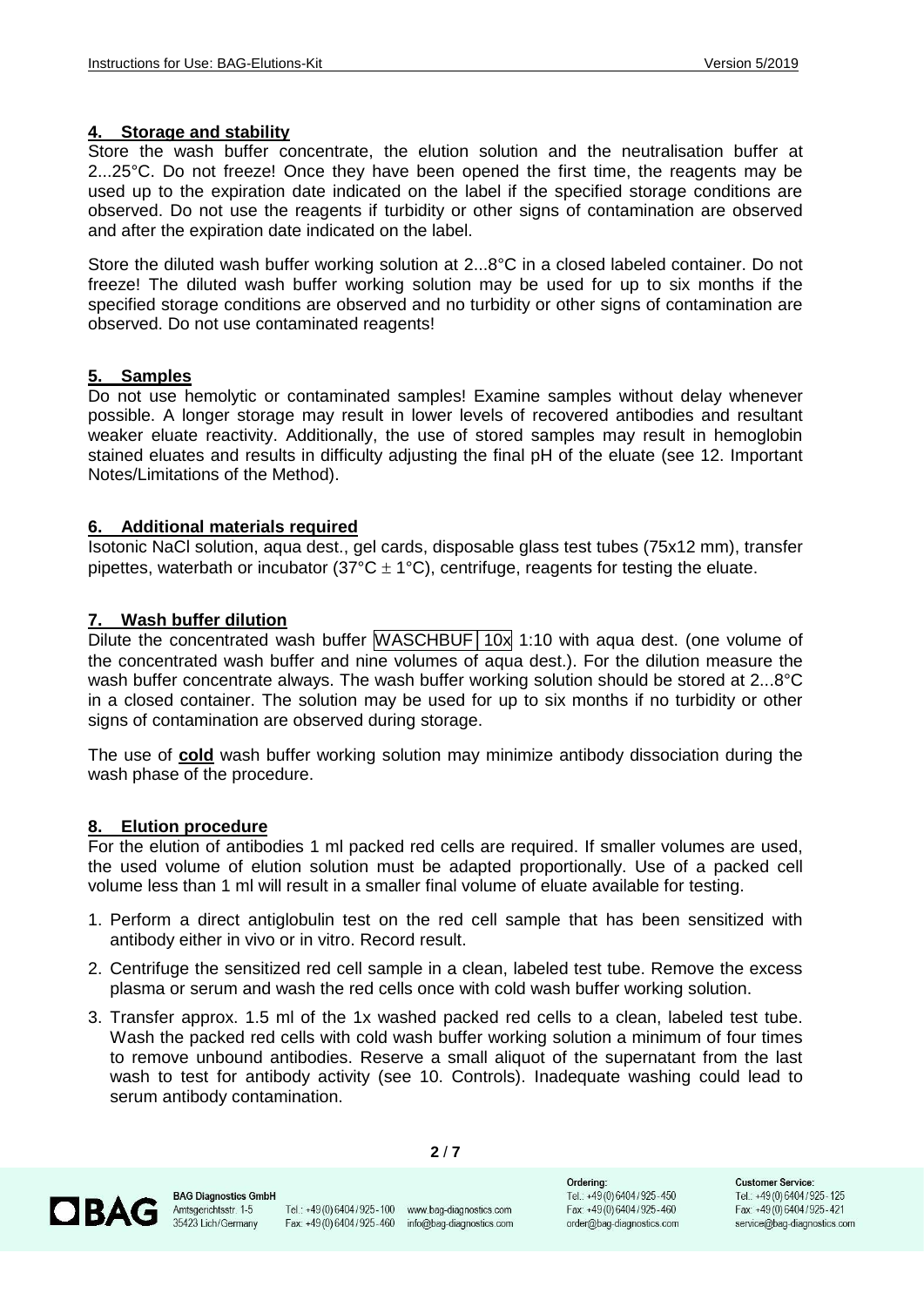4. Transfer 1 ml of the 4x washed packed red cells to a clean, labeled test tube and add 1 ml of the elution solution SOLN ELU to elute the antibodies. Mix gently. Centrifuge **immediately** for 45 - 60 seconds at 1000 rcf.

#### **Note: Excess mixing or failure to centrifuge immediately may cause hemolysis which alters the pH of the eluate.**

- 5. Transfer the supernatant (eluate) **immediately** to a clean test tube. Discard red cells. Then add the neutralisation buffer BUF drop by drop (after each drop, mix well) until a distinct blue colour appears. The blue colour indicates a neutral to weak alkaline pH value (approx. pH 7.5 till 8.1).
- 6. Centrifuge the eluate for 1 minute at 1000 rcf to remove celluar debris. Transfer the clarified eluate to a clean, labeled test tube. The eluate is now ready for testing.
	- Note: If not tested immediately the eluate may be stored refrigerated at 2...8°C for up to seven days and tested if no turbidity or colour deviations are observed during storage. Ensure a neutral to weak alkaline pH value for optimal reactivity of the eluate.

### **9. Testing the eluate**

Commercial reagent red blood cells, patient or donor samples may be used as test cells. If patient or donor samples are used, wash the cells at least three times in isotonic saline prior to preparing a  $3 - 5$  % cell suspension. Thorough washing of the test cells is necessary since the modified antiglobulin test eliminates one wash step. If drug induced positive direct antiglobulin test is suspected, additional testing of the eluate against cells sensitized with the drug may be required to assess antibody recovery.

#### **9.1 Testing the eluate by a modified antiglobulin test (tube test)**

- 1. Add one drop of a 3 5% red cell suspension to a clean labeled tube. Add 10 drops (ca. 500 µl) of isotonic saline. Centrifuge at 1000 rcf for at least 45 - 60 seconds. Completely decant or aspirate the supernatant to ensure removal of all residual saline, resulting in a "dry" red cell button.
- 2. Add two drops (ca. 100 µl) of the eluate to the "dry" red cell button and mix well.
	- Note: If a weak direct antiglobulin test was demonstrated with the sensitized red cells,  $3 - 4$  drops (150 – 200 µl) of eluate may be used to increase the sensitivity of the test. Do not add bovine albumin or other potentiators.
- 3. Incubate at  $37^{\circ}$ C ( $\pm$ 1°C) for 15 minutes.
- 4. After incubation, add 10 drops (ca. 500 ul) of the wash buffer working solution and centrifuge at 1000 rcf for at least 45 - 60 seconds. Completely decant the supernatant wash solution to ensure removal of all residual wash solution, resulting in "dry" red cell button.
- 5. Add two drops of anti-human globulin (refer to appropriate manufacturer`s Instructions for Use for Anti-Human-Globulin) and mix gently, but thoroughly, to resuspend red cell button.
- 6. Centrifuge for 15 seconds at 1000 rcf.
- 7. Gently resuspend red cell button and examine for agglutination. Grade and record results.
- 8. Negative or weak positive antiglobulin test results should be appropriately controlled by the addition of IgG sensitized reagent control cells.

**3** / **7**

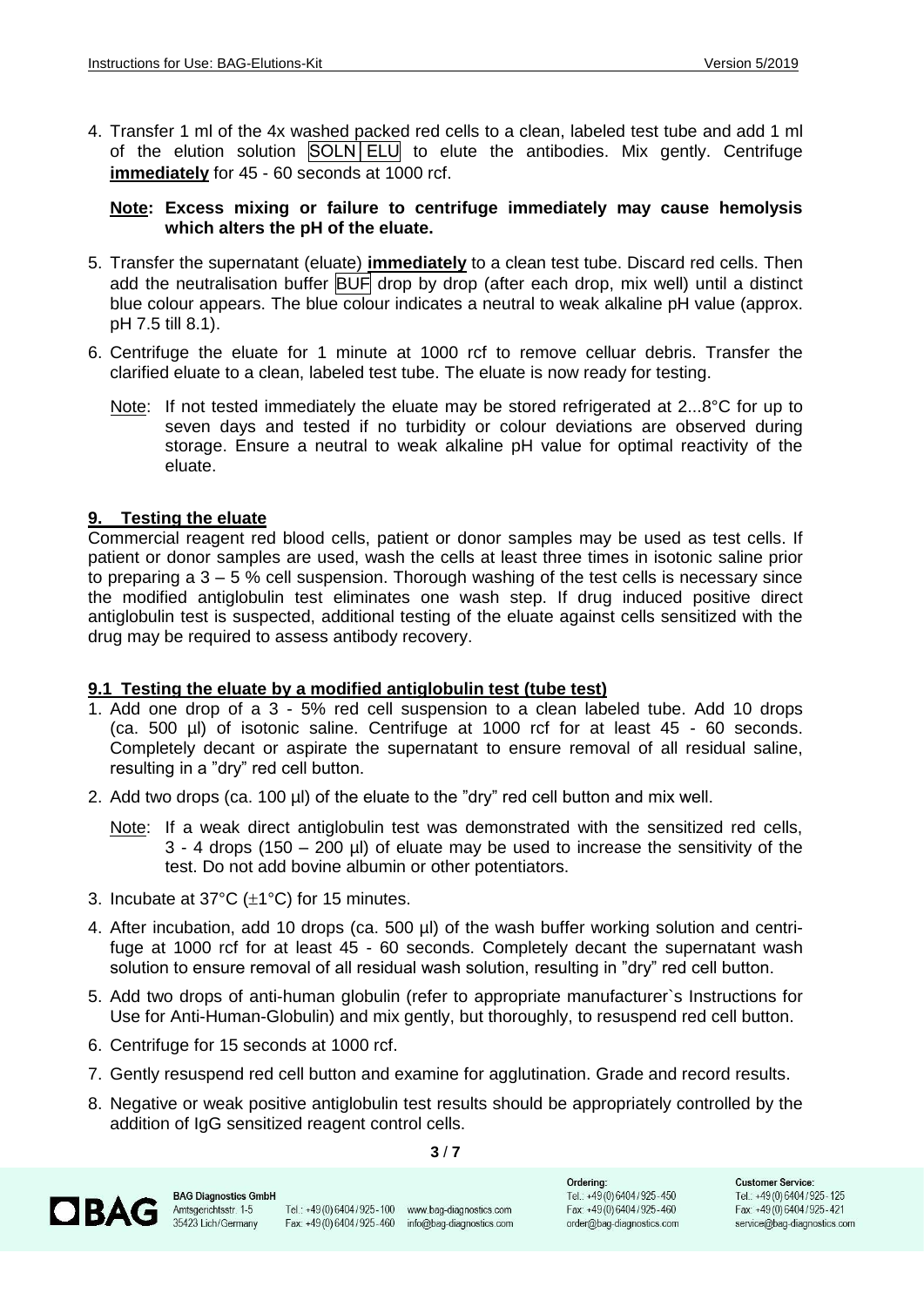#### **9.2 Testing the eluate by gel cards**

For testing the eluate by gel cards the appropriate Instructions for Use from the manufacturer of the gel cards must be observed.

#### **10. Controls**

- 1. Testing of the reserved wash solution (see 8. Elution Procedure, step 3) is necessary to provide verification that the antibody detected in the eluate was released from a bound state and is not residual "free" antibody remaining after inadequate washing. If a "last wash" control test is positive, the elution should be repeated using cold reagents, taking care to wash quickly and thoroughly.
- 2. The application of IgG sensitized reagent control cells to aid in the confirmation of the validity of negative antiglobulin test results is an essential control test for procedures that include an antiglobulin test phase (refer to the relevant manufacturer`s Instructions for Use for IgG sensitized control cells).

#### **11. Interpretation of the results**

Agglutination of red cells tested against the eluate and no agglutination of the reserved "last wash" control test indicate that serologically detectable antibodies has been recovered from the sensitized cells. Absence of agglutination indicates that no serologically detectable antibodies were recovered or perhaps that the recovered antibodies does not demonstrate blood group specificity.

If agglutination occurs with the reserved "last wash" supernatant or if no agglutination occurs with the IgG sensitized control cells when added to negative antiglobulin test, the test results with the eluate should not be interpreted.

The limitations of the method must be considered when interpreting the results (see 12. Important Notes/Limitations of the Method).

#### **12. Important notes/limitations of the method**

The BAG-Elutions-Kit is suitable for in vitro diagnostic use only and may only be used by trained, qualified personnel.

The centrifugal force applied should be the minimum required to produce a clear supernatant and a clearly delineated red cell button that can be easily resuspended. No single centrifugation speed or time can be recommended for all types of available centrifuges. Centrifuges should be calibrated individually to determine the optimal time and speed required to achieve the desired results.

The activity of the eluate is limited by the following:

- 1. The initial amount of antibody bound to the sensitized red cells.
- 2. The degree of antibody dissociation that occurs during the wash procedure. On rare occasion, the non-specific uptake of high potency antibodies has been reported to occur; this phenomenon has been reported to be associated with the combined use of low-ionic strength wash solution in the presence of strongly reactive serum antibody. In this instance, a potential false positive eluate result may occur.

**4** / **7**

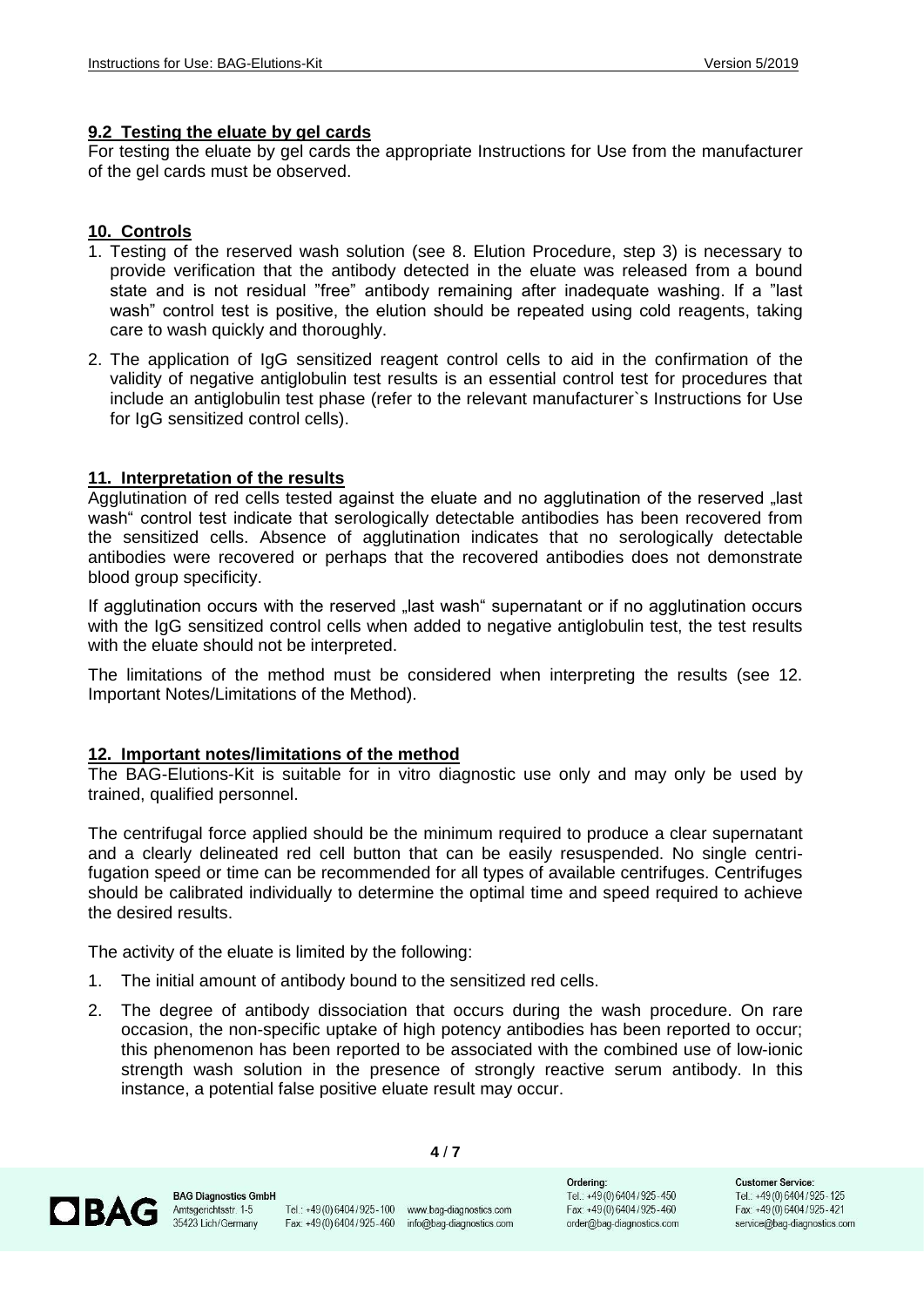- 3. Cells stored longer than 72 hours may result in lower levels of recovered antibody and resultant weaker eluate reactivity. Additionally, the use of stored samples may result in hemoglobin stained eluates and results in difficulty adjusting the final pH of the eluate.
- 4. The degree to which immunoglobulin is denatured by the low pH during dissociation (this is expected to be minimal if the procedure is carried out as recommended).
- 5. False positive results may occur from contamination of the eluate with unbound antibody due to inadequate washing of the red blood cells before starting the elution procedure.
- 6. False negative tests may occur if the test red cell suspensions are not washed sufficiently before incubation with the eluate, or if the test system becomes contaminated in any way with human protein other than antibody recovered during the elution phase.
- 7. After addition of neutralisation buffer different blue colour variations (pigeon blue to bluelilac) have been observed, which do not affect the test results. In the case of a large colour deviation the pH value must be checked via indicator strips. The pH value range must be neutral to weak alkaline (approx. pH 7.5 till 8.1).
- 8. Failure to adjust pH to proper range may result in hemolysis of the test cells. Additionally, the activity of recovered antibody may be adversely affected by pH variation above or below the optimal range.
- 9. Excess dilution of the eluate from incorrect volume addition of the elution solution or by addition of excessive amounts of neutralisation buffer during adjustment of the pH range of the eluate could result in weakened or false negative results.
- 10. Elution procedures performed on red cells that are sensitized only with complement are unlikely to yield reactive eluates.
- 11. Red blood cells used for elution studies cannot be used for phenotyping.
- 12. Other tests variables such as the use of too large volumes of packed red cells, improper technique, inappropriate centrifugation or incubation, improperly cleaned glassware and/or contaminated materials and samples may cause false negative or false positive results.
- 13. Turbidity may indicate bacterial contamination or reagent deterioration. Microbiological contamination of the reagents must be avoided as this may reduce the life of the product and cause erroneous results. Do not use contaminated reagents!

#### **13. Performance characteristics**

For the performance evaluation clinical samples from blood donor services (sensitized with antibodies in-vivo) and samples, which were sensitized in vitro with different human antibodies, were tested (EDTA- and citrate blood). The antibody elution was performed with the BAG-Elutions-Kit and with two established CE-marked products for antibody elution. The eluates obtained were tested in an antibody screening and identification test with test cell panels.

In all cases the antibodies could be eluated with the BAG-Elutions-Kit. The eluated antibodies could be detected and identified with test cell panels in tube test and gel cards. There was an agreement of 100% with the results of the established  $C\epsilon$ -marked products for antibody elution.



**BAG Diagnostics GmbH** Amtsgerichtsstr. 1-5 35423 Lich/Germany

Tel.: +49(0)6404/925-100 www.bag-diagnostics.com Fax: +49(0)6404/925-460 info@bag-diagnostics.com

**5** / **7**

Ordering: Tel.: +49(0)6404/925-450 Fax: +49(0)6404/925-460 order@bag-diagnostics.com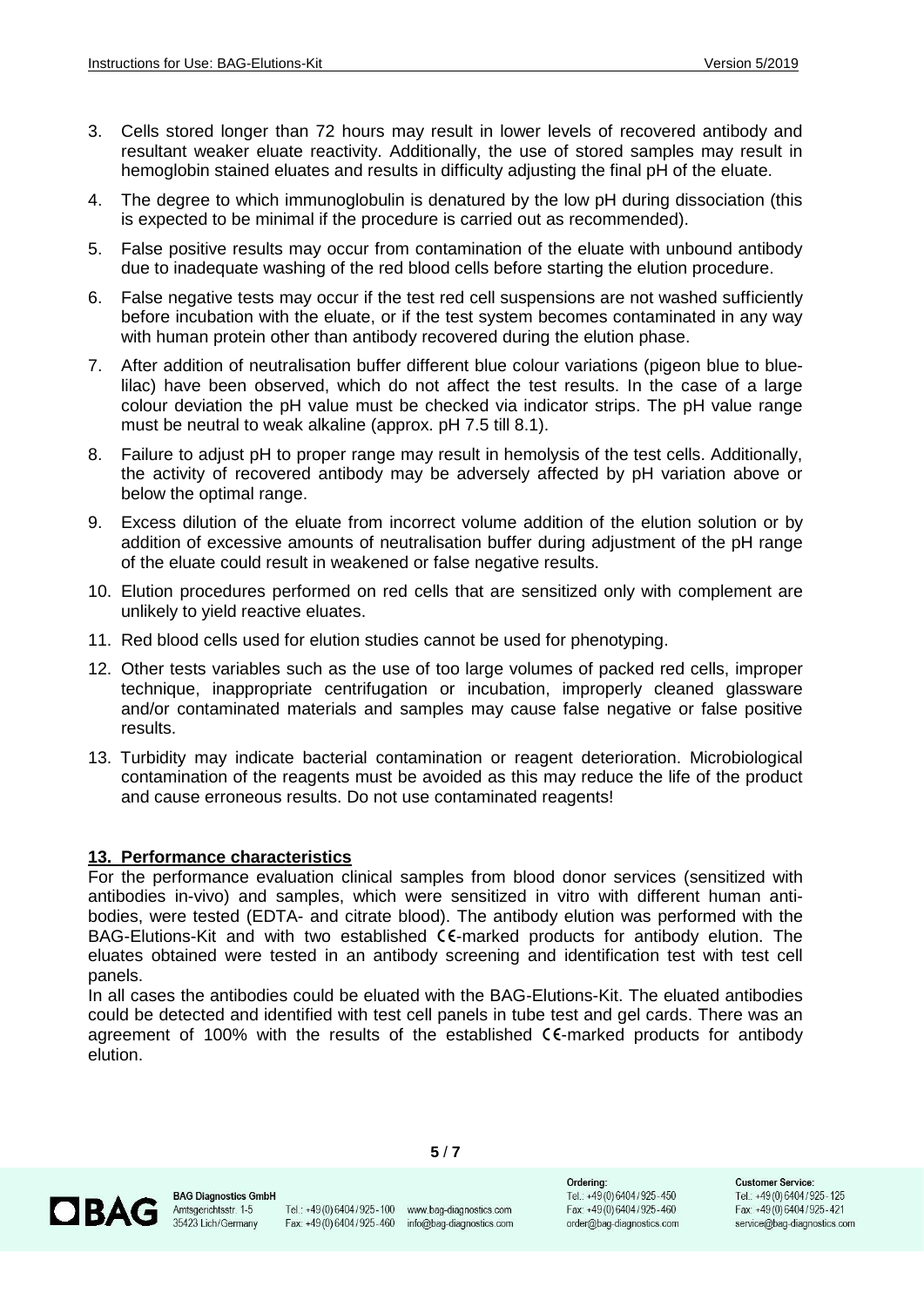#### **14. Warnings and instructions for disposal**

All materials of biological origin used for the test, especially the specimens to be tested, should be regarded as potentially infectious. Therefore, appropriate safety precautions are recommended when handling biological materials (do not pipette using the mouth; wear protective gloves when performing the test; disinfect hands after testing).

Any bovine albumin used in the manufacture of this product is sourced from donor animals of United States origin that have been inspected and certified by US veterinary service inspectors to be disease-free. This ruminant-based product is deemed to have low TSE (Transmissible Spongioform Encephalopathy) risk.

Biological materials must be deactivated before disposal (e.g., by autoclaving). Single-use materials must be autoclaved or incinerated after use.

Spills of potentially infectious material should be removed without delay with an absorbent paper towel and the contaminated area disinfected with an appropriate disinfectant or 70% ethanol. Materials used for the removal of spills must be deactivated before disposal (e.g., by autoclaving).

The neutralisation buffer and the wash buffer concentrate contain  $NaN<sub>3</sub>$  as preservative. Do not swallow and avoid contact with the skin and mucous membranes (H- and P-phrases, see Explanation of symbols used in labelling). Copper and lead, which are used in some piping systems, can form explosive salts with sodium azide. Therefore disposal of azide-containing material should be followed by rinsing with copious water.

Disposal of all samples, unused reagent and waste should be in accordance with country, federal, state and local regulations.

Material Safety Data Sheets (MSDS) are available to download at [www.bag-diagnostics.com](http://www.bag-diagnostics.com/) .

#### **15. References**

Technical manual of the American Association of Blood Banks, 17<sup>th</sup> ed., 2011

Rekvig OP, Hannestad K. Acid Eluation of Blood Group Antibodies From Intact Erythrocytes. Vox Sang 1977: 33:280

Judd WJ. Elution of Antibodies From Red Cells. In: Seminar On Antigen-Antibody Reactions Revisited. Bell CA, ed. Arlington, VA: American Association of Blood Banks 1982: 175

Leger RM, Arndt PA, Ciesielski DJ, Garratty G. False-positive eluate reactivity due to the low-ionic wash solution used with commercial acid-elution kits. Transfusion 1998: 38:565-572



**BAG Diagnostics GmbH** Amtsgerichtsstr. 1-5 35423 Lich/Germany

Tel.: +49(0)6404/925-100 www.bag-diagnostics.com Fax: +49(0)6404/925-460 info@bag-diagnostics.com

**6** / **7**

Ordering: Tel.: +49(0)6404/925-450 Fax: +49(0)6404/925-460 order@bag-diagnostics.com